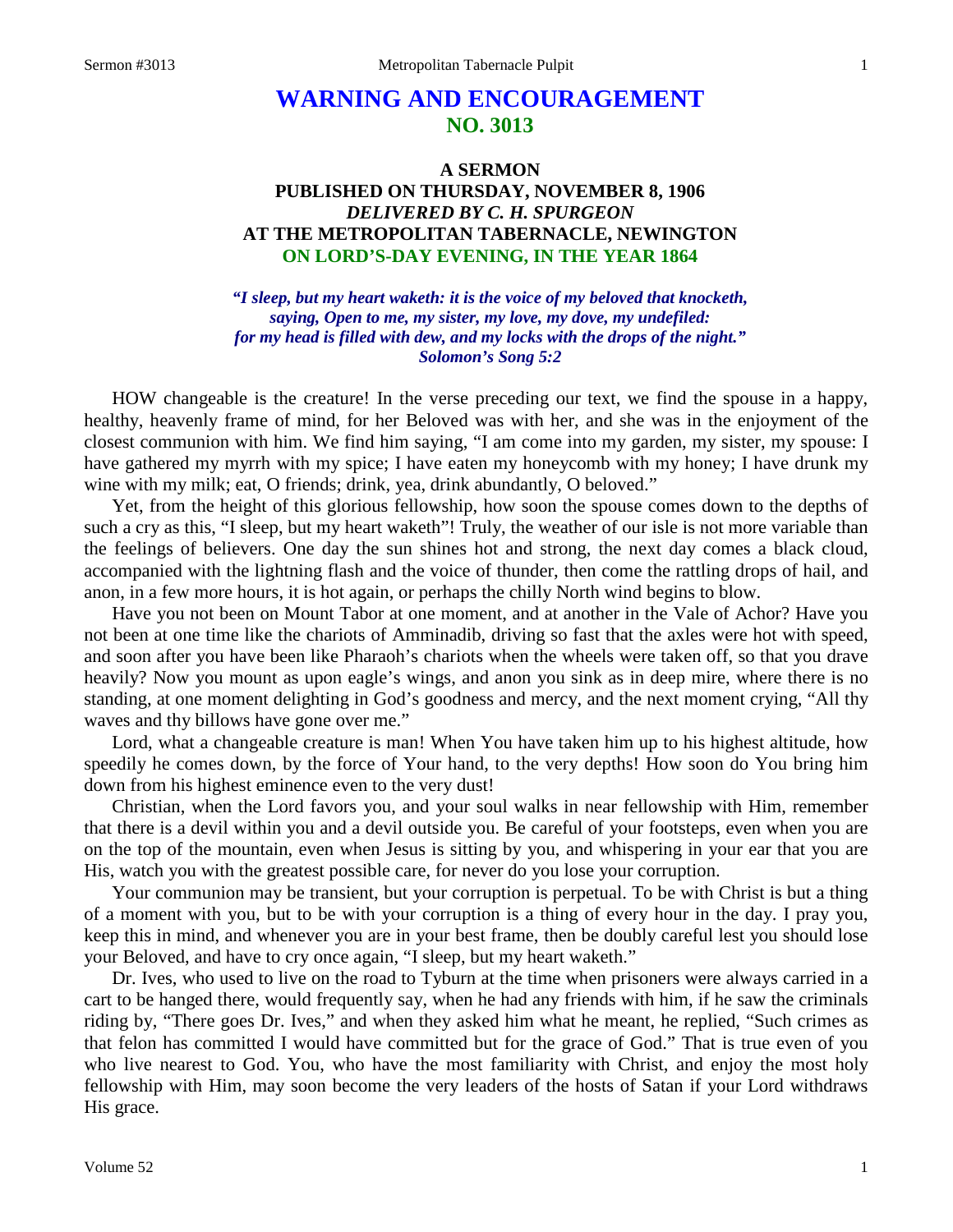David's eyes go astray, and the sweet psalmist of Israel becomes the shameless adulterer, who robs Uriah of his wife. Samson one day slays a thousand of his enemies with the might of his arm and the valor of his heart, another day his honor is betrayed, his locks are shorn, and his eyes are put out by a strumpet's treacherous wiles. How soon are the mighty fallen! Behold Solomon, the wisest of men, yet the greatest fool who ever lived! Even Job fails in patience, and Abraham staggers as to his faith. "Let him that thinketh he standeth take heed lest he fall."

These observations seem to rise at once to our minds when we consider such passages as abound in this "Song of songs, which is Solomon's." We find at one moment, that the spouse is so happy that she cries out, "Stay me with flagons, comfort me with apples; for I am sick of love," and at another moment, she is searching for her Beloved, and cannot find him, and mourning because of the darkness, and of the cruelty of "the watchmen that go about the city."

The text very readily suggests three subjects for meditation—first, *a lamentable state,* "I sleep," secondly, *a hopeful sign,* "but my heart waketh," and thirdly, *a potent remedy,* "It is the voice of my Beloved." Nothing can wake a believer out of his sleep like the voice of his Beloved.

**I.** First, here is A LAMENTABLE STATE, "I sleep."

I think I can describe this state pretty well because I experience it too often, and I am afraid many of you could also describe it with some degree of accuracy, for frequently you too fall into it. What is it for a Christian to sleep? Well, thank God, there is a sleep which the believer never knows. He can never again sleep that deadly sleep in which Christ found him while he was in his sinful state, he shall never sleep the judicial sleep into which some were cast as the result of sin, he shall not sleep, as do others, to his eternal ruin, yet he may sleep dangerously and sinfully, and this is the state in which the Christian is found when he thus sleeps—*in a state of inaction*.

You are doing something for God, but you are rather doing it as a matter of custom than as a matter of loving earnestness. You do pray, you do go up to the house of God, you teach in the Sabbath school, but you do these things mechanically, as a man walks who is sound asleep. You are in a sort of spiritual somnambulism. The work that you are called upon to perform, you do after a fashion, but there is none of the power of God in the work, there is no earnestness thrown into it. It is done, and there is an end of it, but your heart has been absent from it.

Coupled with this, there is *a want of vigor in everything to which such a man sets his hand*. If he preaches, there is no force or burning energy, no boiling, scalding periods, he just takes his text and speaks upon it. Perhaps God's people are edified, perhaps sinners are saved, but that man has no enjoyment in his work during the whole time that he performs it thus sluggishly. A man, to enjoy the work of the Lord, must throw his whole strength into it.

It is the same when you come to prayer. You do pray after a sort, but it is not that wrestling with the angel which gets the blessing from Him. You do knock at the door, but not with that force which causes it to open. You have forgotten your former vigor. Whereas, once your place of prayer was the witness of groans and tears, now you can go into it and come out of it, without so much as a single sob.

And it is just the same when you read the Scriptures. Once the page sparkled with promises, and your soul was satisfied with marrow and fatness, but when you read it now, it is very dull, and you no longer derive refreshing consolation from it. Like the temple out of which God has removed, you walk through it, there are the pillars, there stand all the symbols of worship, the altar is there, but God, the King, has gone, and a voice has been heard to say, "Arise, let us go hence," and so, you go through the sacred edifice and find nothing there.

In this same sleepy state, we go up to the house of God to listen to His Word, and if our sleep has got a strong hold upon us, we cannot get any comfort. We begin to rail at the minister because we are not edified as we used to be, we think that a change has come over him. That is possible, but it is just as likely, and more so, that our lack of enjoyment of God's Word is owing to ourselves. We sit and hear as God's people hear, and we sing as God's people sing, and pray as they pray, after the outward form, but we go out as a man rises from his bed whereon he has tossed all night, and we feel that we are not a whit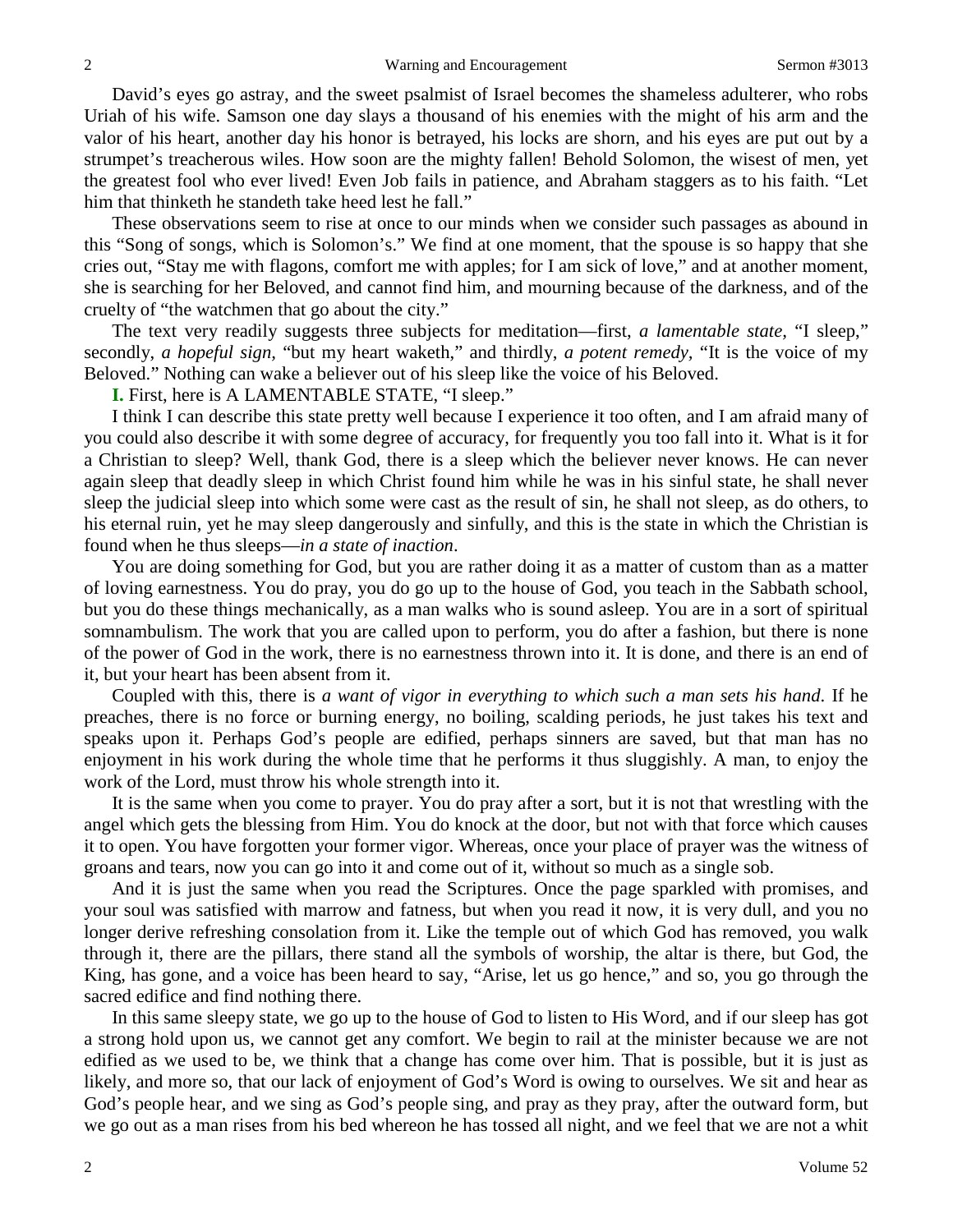refreshed, and the Sabbath, that was once a joy and delight to us, has perhaps become a weariness and a burden.

There is no enjoyment while a man is thus asleep, and as there is no enjoyment, there is no consciousness of pain.

Ah, beloved, I have known seasons when I would almost have given my right arm to be able to shed tears of repentance—when I wished that I might again have a broken heart—when I have longed to make my soul feel even the pains of hell rather than not feel anything, for this is one of the worst states a Christian can be in—to go nodding on through life, slumbering over eternal realities, dreaming over heaven, and nodding his head, and continuing to sleep when he is in the presence of the Most High God, and should have gathered up all his powers and strung them to the highest pitch of intensity.

Have you not been in such a state? If you have not, happy man are you! There are most holy men, some of the giant servants of God, who have fallen into this state, and have been compelled to cry out, "I sleep," finding themselves happy indeed if they could add, "I sleep, but my heart waketh."

*Such a state as this is very sinful*. Is it not sinful, O my soul, to be trifling with the eternal state, to be playing at prayer? Can you be so dull and heavy about eternal things, when worldlings are so thoroughly awake about their silver and gold and commercial pursuits? When souls are being hurried to eternity, how is it that I can still be indifferent? While time is speeding on, and eternity is so near, how can I still betake me to my slothful couch and cry, "A little sleep, a little slumber, a little folding of the hands to sleep"?

Chosen in Christ, redeemed with His precious blood, quickened by the divine Spirit, and made partakers of the divine nature, how can it be consistent with our position and condition to sleep as do others? The light of God's grace has shone upon us, is this a time to slumber? Let the world sleep if it will, for its objectives and aims are not worthy of the Christian's high ambition, but shall you and I sleep when heaven is before us, and hell behind us, when there is temptation everywhere surrounding us, and angels beckon us to heaven, while a glorious company of saints holds us in full survey? Come, my brethren, we must feel that such a state as this is sinful in the highest degree.

And *how dangerous it is too!* A man who sleeps in his enemy's camp, is exposed to imminent peril. There lies Sisera asleep in Jael's tent. Little do you know, O silly dreamer, when that woman's hand lifts up the mallet to drive the nail through your brain! If you desire to sleep, Christian, wait until you get home, there you shall have rest enough forever in your Father's house, but to sleep here is to sleep in the dragon's jaw, to sleep on the top of the mast when the ship is driving before the storm. Nay, awake you, and think of your position and condition, and sleep no longer.

O God, have mercy upon Your people who have long prosperity! There is the pinnacle of the temple, and blessed is the man whose feet slip not when he stands there. I do not think we sleep so much, spiritually, when we have bodily affliction, though pains of body frequently make a Christian long for his rest, nor do I think we have slumbering times when we are losing our friends. Men cannot easily sleep when the funeral knell is tolling in their ears, and when they are following dear departed ones to the grave.

Nor do I think we sleep much when we are the subjects of very violent temptations, and have a great many doubts and fears, but when we are in our vessel, when the day is fine and the sail is spread, and the wind blows softly, and the ship goes on steadily without a motion, gliding as o'er a sea of glass, then it is that the mariner, perhaps, forgets the rock and the shoal. The poet was right when he said—

> *"More the treacherous calm I dread, Than tempests lowering overhead."*

I do not like trouble, and pray God to deliver me from it. I cannot well endure bodily pain, I find myself impatient under tribulation, but I am able to say this, that if I had my choice between the severest affliction and a state of sinful slumbering, I would prefer to have the affliction. "There is no devil," said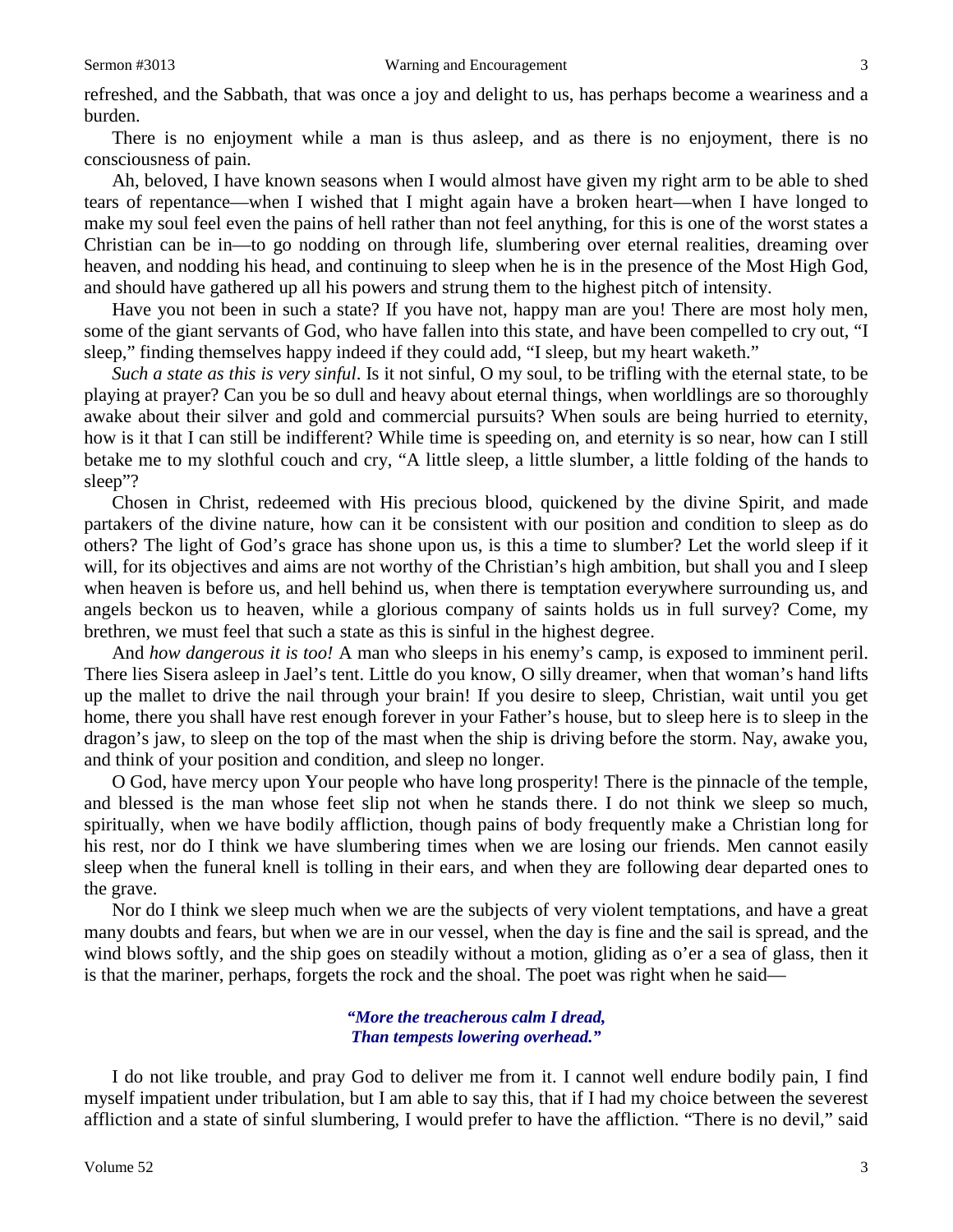one, "like having no devil," that is to say, there is no temptation like the temptation of not being tempted. The worst form of danger is when a man is left to himself, when he is not much tossed about, when he is quiet and easy. It ought not to be so.

The greater our prosperity, the better should we love God, and the more our spirit is at ease, the more we should serve Him with both our hands, and render Him hearty thanksgiving for His favor towards us, it should be so, but it is not so. In these smooth waters we are sure to meet with mischief, and therefore, may the Lord, in His mercy, watch over us when we are in much prosperity!

Do I hear somebody ask, "How may I know when I am asleep?" If you are a true Christian, you will soon know it by a sort of instinct, when an unutterable sense of misery comes over you. The sleep of a sinner I may compare to the sleep produced by opium, which gives its victim dreams of the most magnificent character, carrying the soul up to heaven, and then anon, dashing it down to the depths. All sorts of fantastic imaginings are the offsprings of that deadly drug, yet the man enjoys himself while under its influence, but though it causes some happiness in the use of it, it will bring him to hell as surely as murder itself.

The sleep of a Christian, when he falls into this state, is rather like the sleep produced by henbane, it is a kind of uneasy, short, disturbed, unreeling rest. It does a man little harm compared with the other and his constitution recovers from the shock much more readily. Such, I say, is the Christian's sleep, there is no pleasure in it as there is in the sinner's sleep, but his sleep is uneasy, his conscience pricks him, his heart wakes, and he finds no peace in it. It lasts but for a little time and it does him much damage, but still, not the deadly damage that the world's sleep of sin brings to its votaries. God save you from it! May He ever keep you from falling into that kind of sleep!

I think many of you will not need me to warn you of it. Still, if you do want to know, let me ask you to compare yourself with what you used to be. Are you as lively in divine things as you once were? Is prayer as fervent and refreshing to your souls as it once was? Do you find that willingness to pray that you once had? Do you find that you have to flog yourself into your closet, and when you get there, do you offer up your prayers and desires with coldness which you were wont to offer with warm and loving fervor? Do you still continue to have the blessedness you had when first you knew the Lord?

If not, that is a symptom of sleep. Then compare yourself with what you ought to be. Think how you ought to have grown during the years that you have been a believer. Are you what you ought to have been? Then if you are not, you must be asleep, or else you would have made better progress.

Compare yourself with what others have been, and you will see cause for shame, and if so, my brethren, you are asleep, you are in a dangerous condition, and I pray the living God, by the demand for watchfulness when the Prince of this world comes, by the agonies of Christ in Gethsemane, yea, by the blood of Him who poured out His soul unto death, to arouse you out of this deadly sleep, for it is a state that will lead to some great and grievous sin, some black and terrible fall, unless God shall prevent it by His grace.

First you sleep, then you slumber, then you sin, then you sin again, then you go deeper still, and so will you continue unless God, in His grace, steps in to deliver you from the consequences of this dreadful sleep.

**II.** Yet, secondly, there is in the text, A HOPEFUL SIGN.

I think that most of us, though we do sleep, can say as the spouse does, "my heart waketh." Beloved, it is a blessed sign that *the spouse knows her state, and truly confesses it*. She does not say, mark you, "I am a little tired, my eyes are heavy," no, but with honesty of heart she says, "I sleep." Ah, it is a good sign when you and I know our state, and are willing to confess it before God.

I have heard of a believer in Christ, who on one occasion was intoxicated, and he was expelled from the church as the result of it, but he was visited by many Christian brethren and among the rest by one who prayed with him. They prayed together to God, but he could not get any peace. "No," said his friend, "and you never will until you come to the point, and confess your sin as it really is," and when the man said, in his prayer, "Lord, You know that I have disgraced myself, I have been drunk," it was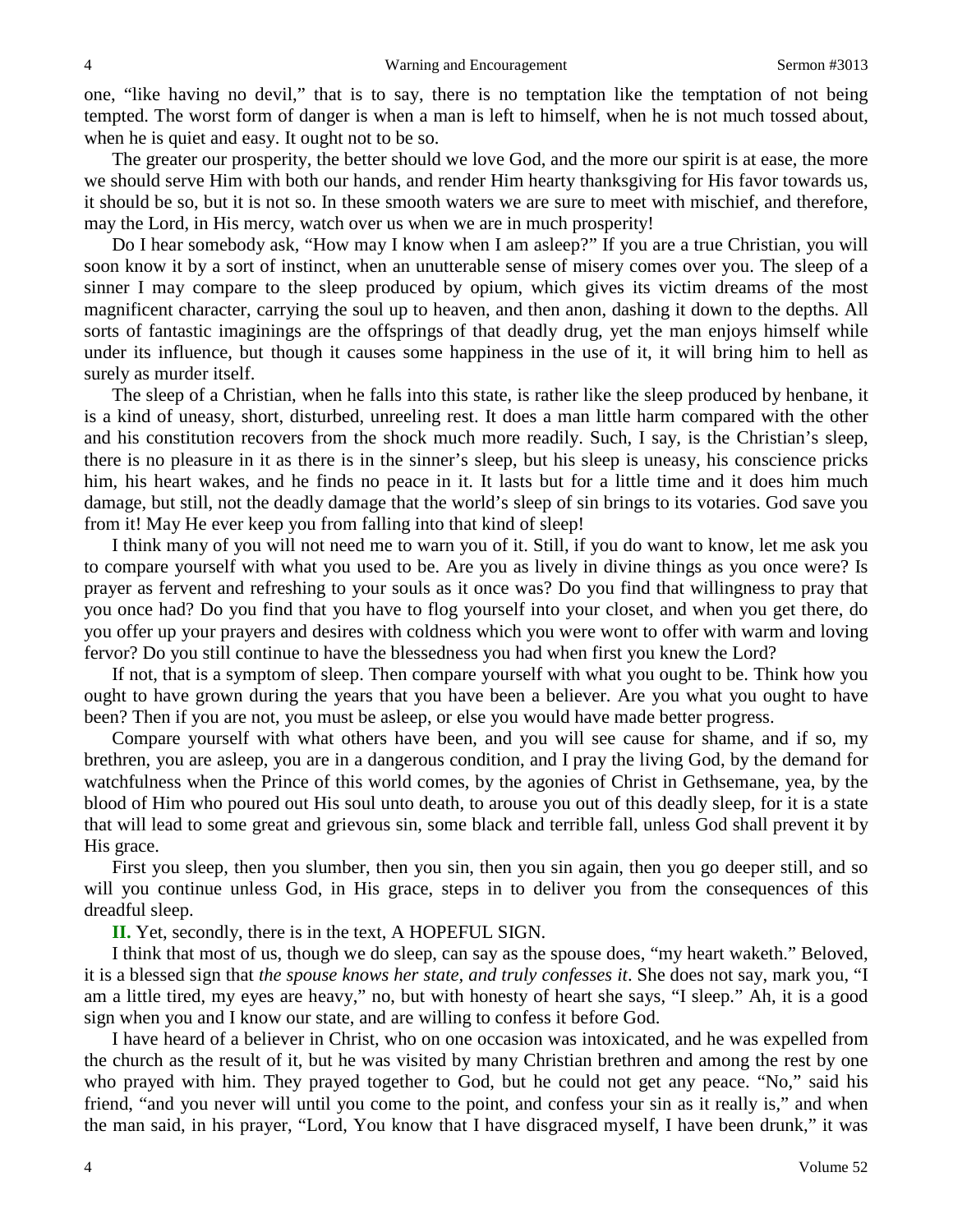then that he obtained peace. He had directed the lancet to the wound, he had put before God the right state of the case, and this is what we must do, beloved, if we would have restoring and renewing grace we must tell the Lord what our sin really is, as the spouse did, we must confess, "I sleep."

But you will observe that *the spouse is as bold in saying, "my heart waketh," as she was in saying, "I sleep."* What does this mean, "my heart waketh"? Why, just this. "My conscience tells me that this sleepy state is not a proper one for me to be in, and my heart cries that I must get out of it. I cannot find any rest while I slumber. At a distance from God, I cannot be happy." Peter may follow afar off, but Peter cannot be happy afar off, Peter may sit and warm his hands with the servants in Pilate's hall, but he cannot warm his heart.

Sinners may say, "Why make all this fuss about a little sleep? There is no great sin in it." Ah, but little sins trouble believers far more than great sins trouble sinners. If a Christian's soul is but a little away from God, it is sufficient to mar his joy and make him unhappy. A man clad in armor may go walking through a wood, and may never feel the thorns, but another man who has had his armor taken off, will be scratched and torn therewith. Sinners clad in the armor of sin feel not the thorn of Christ's desertion, but saints who have thrown this armor aside and are tender of heart, feel even His slightest frown.

My dear hearer, perhaps you are slumbering this evening and are content to be so, then you are no child of God, but if you are slumbering and there is some power, something within you that keeps crying out, "O God, I would be delivered!" though this voice be never so feeble, though this cruel sleep of yours may almost have gagged it, yet still, if it does rebel against this state and cries out, "Lord, I would be changed, I would be different, turn You unto me, and I shall be turned, revive me, and I shall be revived," if there be such a longing as this in you, you are still a child of God, and well may you exclaim, "I sleep, but my heart waketh. Lord, I would live near to You if I could. I am like a man that rides a sorry jade of a horse, the horse will not go, but he spurs him, hacks at the bit, and strikes him again and again, for the man would go if he could, and so it is with me. 'The spirit indeed is willing, but the flesh is weak,' and 'when I would do good, evil is present with me,' and 'how to perform that which is good I find not.'" Lord, help Your servants and let them not sleep any longer!

**III.** Now, thirdly, here is A POTENT REMEDY, "the voice of my Beloved."

Some Christians try to get themselves into a healthy state of heart by looking to the law, by selfexamination, and by a thousand other remedies, but after all, *the true cure for every disease in the Christian is in Christ Himself*. You may try to chasten yourselves for your sins, but you will continue to sin if that be all that you do.

Beloved, I know that the heart has a great objection to coming to Christ after being in a sleepy state. Old Legality whispers in our ears that, "You cannot go and trust Christ as you did, for see how badly you have behaved, you must not go to the fountain filled with blood now, as you did at first, for see, you have played the harlot and you cannot go with the same confidence as you went at first." "Ah, Old Legality, I can, and *I will."*

The law never did bring us out of our state of nature, and will it bring us now out of our state of lethargy? If the law had first of all quickened us, then it would be well to look for restoration by the law, but inasmuch as we found our first life by simply believing in Christ, the only way to renew that life is by believing in Jesus Christ again. I will listen then, not to the voice of the curse, not to the condemnation of Moses, but to the voice of my Beloved, for no music is like His, and nothing can so wake my soul as hearing Him speak to me.

Hear then, the voice of your Beloved in the Gospel, He is your Beloved still, though you are asleep, but He sleeps not and He calls to you, "Come to My bosom, come, My Beloved, open the doors of your heart to Me. Come, My affianced and precious one, I have not put you away, though you have grieved Me, and opened My wounds afresh, I have loved you with an everlasting love. Open the doors of your heart to Me, and let Me come into communion with you."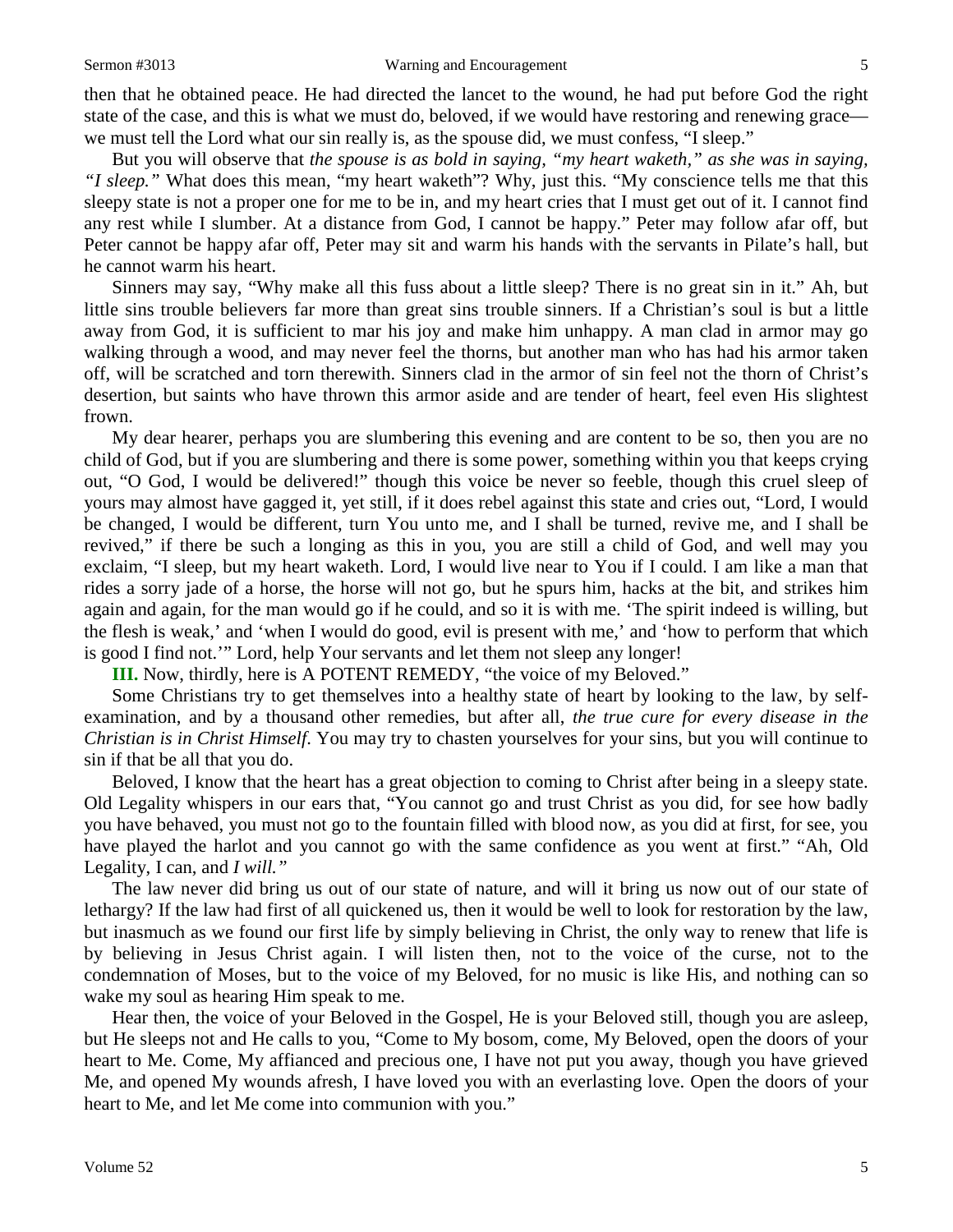It is the voice of Jesus speaking to you through your minister, and He cries to you, "Come to Me now, trust Me once again, and your spiritual strength shall be renewed."

Then *turn to this precious Book, and you will hear the voice of your Beloved there,* in words like these He speaks to you, "Turn, backsliding children, saith the LORD; for I am married unto you." Hear Him as He cries to you, "I will be as the dew unto Israel: he shall grow as the lily, and cast forth his roots as Lebanon." Hear Him as He cries to you, ungodly ones, "Let the wicked forsake his way, and the unrighteous man his thoughts; and let him return unto the Lord, and He will have mercy upon him; and to our God, for He will abundantly pardon"

Hear then, your Beloved's voice and mark, dear brethren, *if you do not hear the voice of your Beloved in the days of prosperity, you will be likely enough to hear it in affliction*. If nothing else will keep you awake, the rod will. If you will sleep in prosperity, you shall have adversity, and sooner than you shall be lost, you shall lose everything.

If, my brethren, God sees we cannot stand our present peace and prosperity, He will send His servant death, into our families, He will take away our possessions, He will place us in adversity, He will wither all our fair flowers, and break all our idols, and dash in pieces everything that stands between our soul and Himself.

Oh, that we were wise, and would hear His gentle voice! "Be not as the horse, or as the mule, which have no understanding: whose mouth must be held in with bit and bridle," but hear what the Lord says to you from the watchtower of His ministry and from the witness box of His Word, and then you shall escape the rod.

And perhaps, my brethren, *the Beloved may speak to you without the ministry and without the Word*. If He shall do so, I pray you to catch His Words. It may be, while you are sitting here, or when you are walking home, or perhaps at the Lord's table, where some of us hope to meet directly, you will hear Him whisper some kind, assuring Word that shall sink your fears again.

I have known what it is to preach sometimes, on a Sunday here, and I have felt like a butcher, who stands in his shop cutting out joints of meat for others, they are fed, but he himself has nothing, or as a cook, who prepares and sends up dinners, but cannot so much as get a taste himself.

Then I have gone downstairs to the Lord's table with a dull heart, and perhaps, in a second, as though a strange miracle has been wrought, my soul has been as full of devout joy and holy mirth as ever spirit was out of heaven, and if you ask me how that has been caused, I would say it has been caused by some kindly look of my Beloved, some loving glance of His eye, or some sweet Word from His mouth, and my soul has rejoiced with joy unspeakable. Why should it not be so with you tonight? That is the best thing to waken you up. If your heart is dull and heavy, as soon as your Beloved speaks, you will at once awake to spirit and to life.

My time has gone, but I want to say this to you, I am sometimes, nay, I am often haunted with the fear lest we, as a church, should fall asleep. Oh, how greatly has the Lord blessed us these many years! And what favor seems to rest upon every agency! The preaching of the Word has been very successful, but still it is open to the conversion of many. In our classes how is God honored! Ah, you little know, some of you, what others of us see, and even we do not see one tenth of what God is doing in the class conducted by one of our sisters here, and our Sabbath schools may very well be a delight, for the Lord is working a great work in them, but I am always jealous over you, lest you should slumber.

How easy it is to fall asleep! I often fear that my voice, which was once like a trumpet to you, will become like sleep music, that you will become so used to it, and I, perhaps, shall become so dull and heavy, that the life of God will almost die out among us. My soul weeps and cries to God over this matter.

My Master knows that I would cheerfully resign, that another voice might speak to you, if that would keep alive your zeal and enthusiasm. If it is, however, not my fault, even a changed ministry would not suffice. When churches grow to a great size, people think they must always continue so, and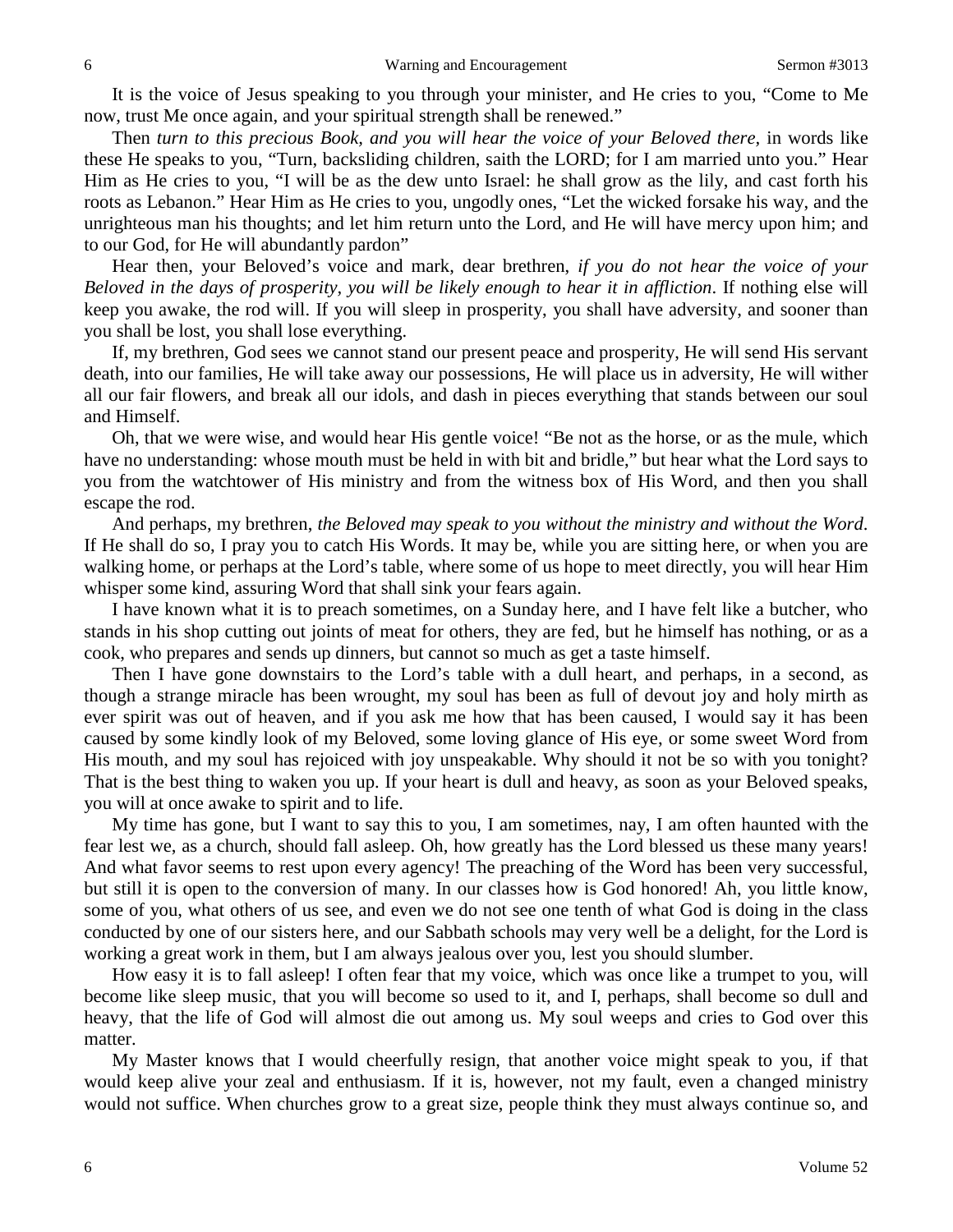that God will always bless them as He has done. Why, sirs, as our first blessings came in answer to prayers, all future blessings must come in the same way.

I remember well, when we used to meet together in Park Street to have holy communion with the Lord, how we used to wrestle with Him in prayer, so much so that I have scarcely been able to pronounce the benediction, much less give any address, because we all seemed to be carried away in the mighty majesty of wrestling prayer. We have now sometimes, very choice seasons, but I am afraid not altogether such as we once had.

At any rate, if there is any falling off, I thank God there is very little indeed, it is scarcely perceptible as yet, but how soon may there be, unless we watch and are jealous with a holy jealousy? Let us work with Christian earnestness in prayer.

O you who have done little for Christ of late, I pray you, do more for Him. You who think your time of service is over, and that you may retire like pensioners, and no more fight, I want you to enlist again, put on the colors once more as if you were but raw recruits. You who once could defy persecution, and stand up in the street to preach Christ, and laugh at all your fears, gather up your courage once again. Oh, that you would wake up as a church, and put on your beautiful array of past times, when you were despised and persecuted, and the minister's name was a byword and a proverb, and you yourselves, because you were linked with him, were thought to be fools and the off-scouring of all things.

But now I tremble lest we should grow respectable and great, and lest men should think we are respectable and depart from us. My soul begs and beseeches you to renew your prayers for me, that I may preach with greater vigor.

What if my ministry should become as dull and stupid as the ministry of one half of my brethren, what if it should become as useless and as unprofitable as the ministry of nine out of ten who occupy the pulpit? I had sooner die than live to be such a thing as many who stand up in the pulpit wholly to waste people's time, and not to win souls. My spirit pants to have the consuming zeal of Baxter, and the earnest, passionate enthusiasm of Whitefield, but I cannot get it except through your prayers, or getting it, it cannot be maintained without your vehement cries and entreaties before the Lord.

Perhaps we, as a church, have been brought to our present state for a great purpose which has never dawned upon us. We have done something for God already, we are filling the pulpits of our village churches with men sound in the faith and earnest for God, we are erecting a great barrier against the everyday increasing encroachment of heresy and infidelity, but we want to do something more, and something looms upon us in the future—I scarcely know what—some high and holy purpose which this church has been brought up to this point to accomplish.

Shall we draw back? Men of Ephraim, will ye draw back in the day of battle? Will you be condemned for not coming to the help of the Lord against the mighty? Shall the angel pronounce over you the sentence, "Ichabod, for the glory of the LORD has departed from you because of your declining to continue earnest in zeal"?

If it is so to any extent, let us return unto the Lord, let us take to Christ words of repentance and faith, and let us beseech Him to make this church again His buckler and two-edged sword, and to make His minister once more a captain in the midst of the Lord's hosts, for the day of the Lord is mighty, and the battle of the Lord is terrible, and every man must take his place, and every soldier must draw his weapon from his thigh, for the day of the Lord draweth nigh, and the battle of God is to be fought now, even now.

Let us arise, my brethren, let us rush like lions to the prey, like swift eagles to the chase, and God shall help us, God shall help us, and that right early. This church cries tonight, "I sleep," but she *can* also say, "my heart waketh." The heart of the church is awake still. I think my voice to you tonight is an echo of the voice of your Beloved. Sisters, brothers, bestir yourselves, let us cry mightily unto God, let us labor for the winning of souls, let us pant and pray for a great increase to our membership, and God will save sinners, in answer to our prayer, and His name shall be glorified forever and ever. Amen.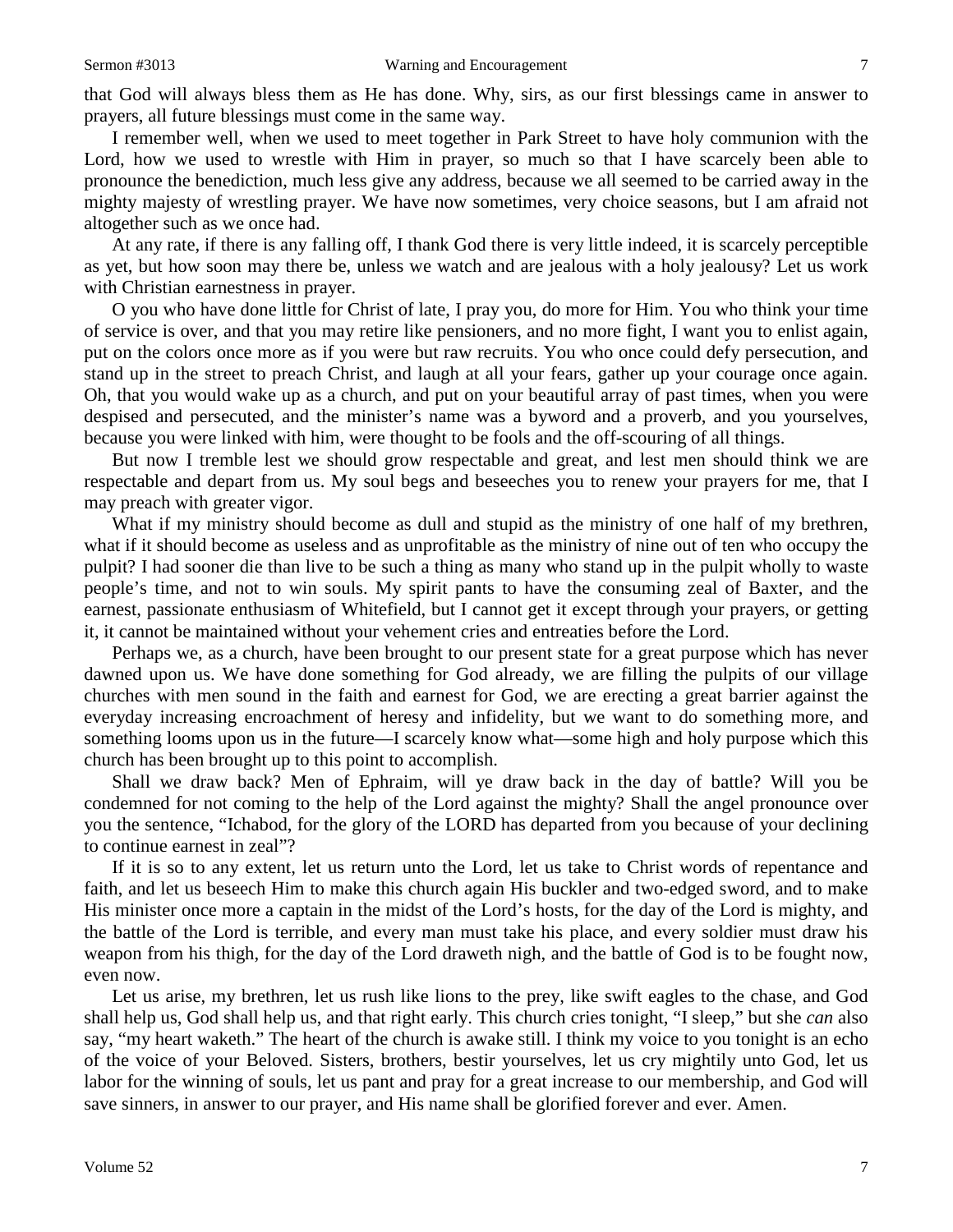## **EXPOSITION BY C. H. SPURGEON**

## *EXODUS 12:1-27*

**Verses 1-2.** *And the Lord spake unto Moses and Aaron in the land of Egypt, saying, This month shall be unto you the beginning of months: it shall be the first month of the year to you*.

And for this reason that now as a nation, they were to begin their separate history, separate in existence from all the rest of mankind.

**3-4.** *Speak ye unto all the congregation of Israel, saying, In the tenth day of this month they shall take to them every man a lamb, according to the house of their fathers, a lamb for an house: and if the household is too little for the lamb, let him and his neighbor next unto his house take it according to the number of the souls; every man according to his eating shall make your count for the lamb*.

The separation of the lamb was to take place some four days before the time of its slaughter. Probably it was kept in the house, according to the Jewish tradition it was so, and they would hear it bleating, and be reminded of the purpose for which it was to be slain.

**5.** *Your lamb shall be without blemish, a male of the first year: you shall take it out from the sheep, or from the goats:*

You know what a type this is of Christ, "without blemish," offered up for us in the very fullness of His strength, in the prime and glory of His manhood, giving Himself up to be our Paschal Lamb, "The Lamb of God."

**6.** *And ye shall keep it up until the fourteenth day of the same month: and the whole assembly of the congregation of Israel shall kill it in the evening*.

Just as the sun went down, or just before it set for the evening. There is also the marginal reading "between the two evenings." The evening before the sun set, was the first, and then the daylight after the sun set was the second evening.

**7.** *And they shall take of the blood, and strike it on the two side posts and on the upper door post of the houses, wherein they shall eat it*.

Not on the threshold, lest it should be trodden upon, and woe be unto the man who shall trample upon the blood of Christ! On the two side posts and on the lintel was placed the mark indicating that God had redeemed the inmates of that house with blood.

**8-9.** *And they shall eat the flesh in that night, roast with fire, and unleavened bread; and with bitter herbs they shall eat it. Eat not of it raw, nor sodden at all with water, but roast with fire; his head with his legs, and with the purtenance thereof*.

We are to have a whole Christ, with His head of wisdom and His heart of love, the walk and conversation of Christ, and all the inward secret life and grace of Christ to be ours.

**10.** *And ye shall let nothing of it remain until the morning; and that which remaineth of it until the morning ye shall burn with fire*.

Not a bone was to be left for the Egyptians to treat with dishonor, but all was to be consumed.

**11-12.** *And thus shall ye eat it; with your loins girded, your shoes on your feet, and your staff in your hand; and ye shall eat it in haste: it is the LORD's passover. For I will pass through the land of Egypt this night, and will smite all the firstborn in the land of Egypt, both man and beast; and against all the gods of Egypt I will execute judgment: I am the LORD*.

All those false gods had been smitten in the different plagues and now, inasmuch as the Egyptians regarded the firstborn in the family with veneration, the last stroke was about to be struck, and Pharaoh and all his subjects would stagger under the tremendous blow.

**13.** *And the blood shall be to you for a token upon the houses where ye are:*

Oh that we would all look upon the blood of Jesus as a token—a token of divine love in giving the Well-beloved to die for us—a token that justice has had its due—a token that we are perfectly secure forever!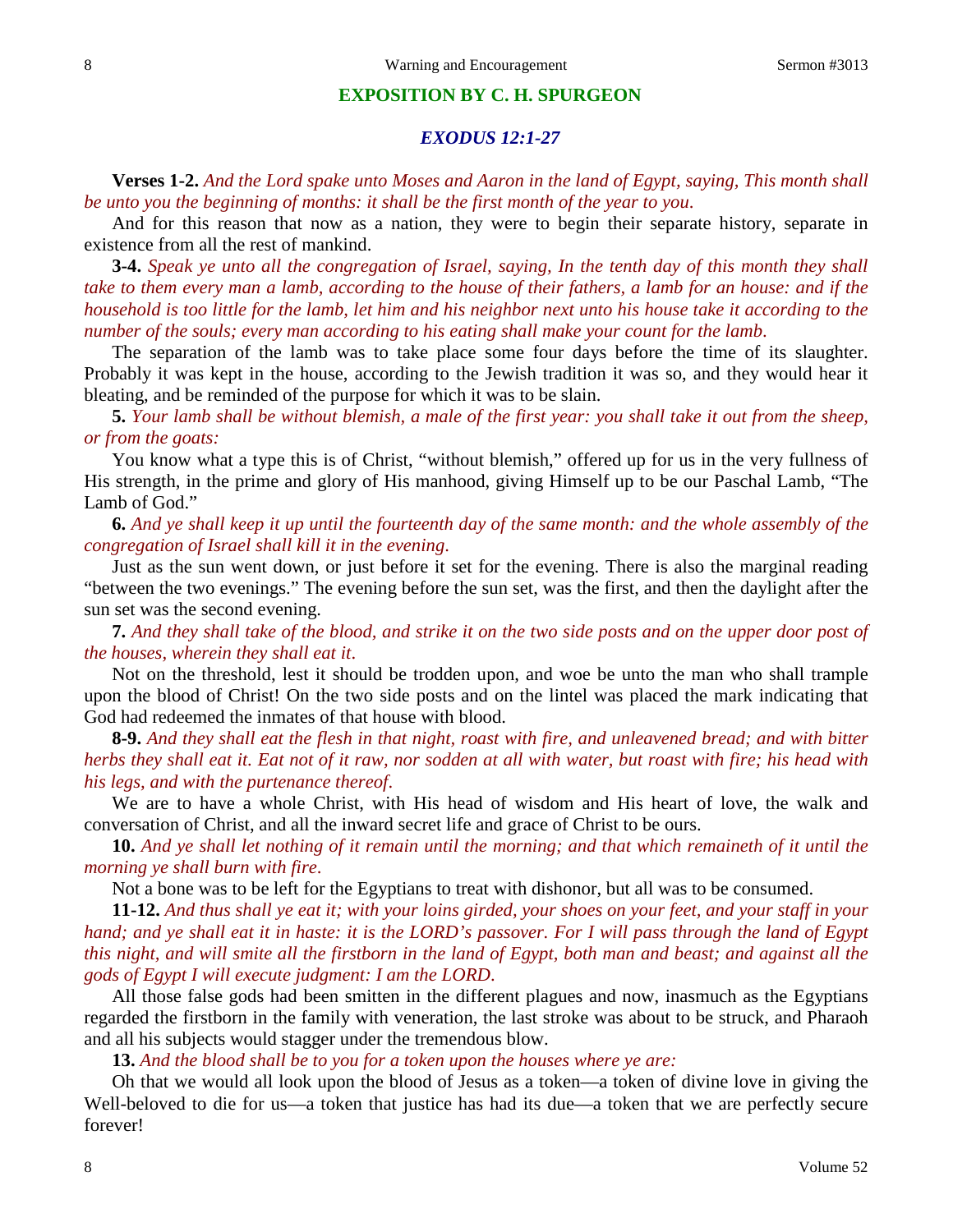**13.** *And when I see the blood, I will pass over you,—*

It is God's view of the blood of Christ, which is the all-important matter, when He looks at Christ upon the cross, and is satisfied with the atonement that He there offered, the Lord passes over all those for whom Christ died as a Substitute.

**13-15.** *And the plague shall not be upon you to destroy you, when I smite the land of Egypt. And this day shall be unto you for a memorial; and ye shall keep it a feast to the LORD throughout your generations; ye shall keep it a feast by an ordinance for ever. Seven days shall ye eat unleavened bread; even the first day ye shall put away leaven out of your houses: for whosoever eateth leavened bread from the first day until the seventh day, that soul shall be cut off from Israel*.

Therefore he was no partaker in the redemption purchased by blood. He who is not purged from hypocrisy may say what he likes, but the blood will not save him unless he repents, there must be the putting away of this leaven of the Pharisees, which is hypocrisy, or else even the blood of atonement will not avail.

**16.** *And in the first day there shall be an holy convocation, and in the seventh day there shall be an holy convocation to you; no manner of work shall be done in them, save that which every man must eat, that only may be done of you*.

What rest this brought into the houses of the Israelites! There was not only deliverance from the plagues, but there was also rest from all manner of work. Herein is the blessedness of the blood of the Lamb, when it comes to the home and the heart of the believer, it gives him rest of soul while others are toiling in vain to get relief by their own works.

**17-25.** *And ye shall observe the feast of unleavened bread, for in this selfsame day have I brought your armies out of the land of Egypt: therefore shall ye observe the day in your generations by an ordinance for ever.* 

*In the first month, on the fourteenth day of the month at even, ye shall eat unleavened bread, until the one and twentieth day of the month at even. Seven days shall there be no leaven found in your houses: for whosoever eateth that which is leavened, even that soul shall be cut off from the congregation of Israel, whether he be a stranger, or born in the land. Ye shall eat nothing leavened; in all your habitations shall ye eat unleavened bread.* 

*Then Moses called for all the elders of Israel, and said unto them, Draw out and take you a lamb according to your families, and kill the passover. And ye shall take a bunch of hyssop, and dip it in the blood that is in the bason, and strike the lintel and the two side posts with the blood that is in the bason; and none of you shall go out at the door of his house until the morning. For the LORD will pass through to smite the Egyptians; and when he seeth the blood upon the lintel, and on the two side posts, the LORD will pass over the door, and will not suffer the destroyer to come in unto your houses to smite you. And ye shall observe this thing for an ordinance to thee and to thy sons for ever. And it shall come to pass, when ye be come to the land which the LORD will give you, according as he hath promised, that ye shall keep this service*.

What! were they never to forget the slaying of the lamb and the sprinkling of the blood? No, never. Not when they came to Canaan, to the land that flowed with milk and honey, and when God had wrought other great marvels for them? No, never, and the highest honor that we shall ever have will be this, to be able truthfully to sing—

*"A monument of grace, A sinner saved by blood."*

**26-27.** *And it shall come to pass, when your children shall say unto you, What mean ye by this service? That ye shall say, It is the sacrifice of the LORD's passover, who passed over the houses of the children of Israel in Egypt, when he smote the Egyptians, and delivered our houses. And the people bowed the head and worshipped*.